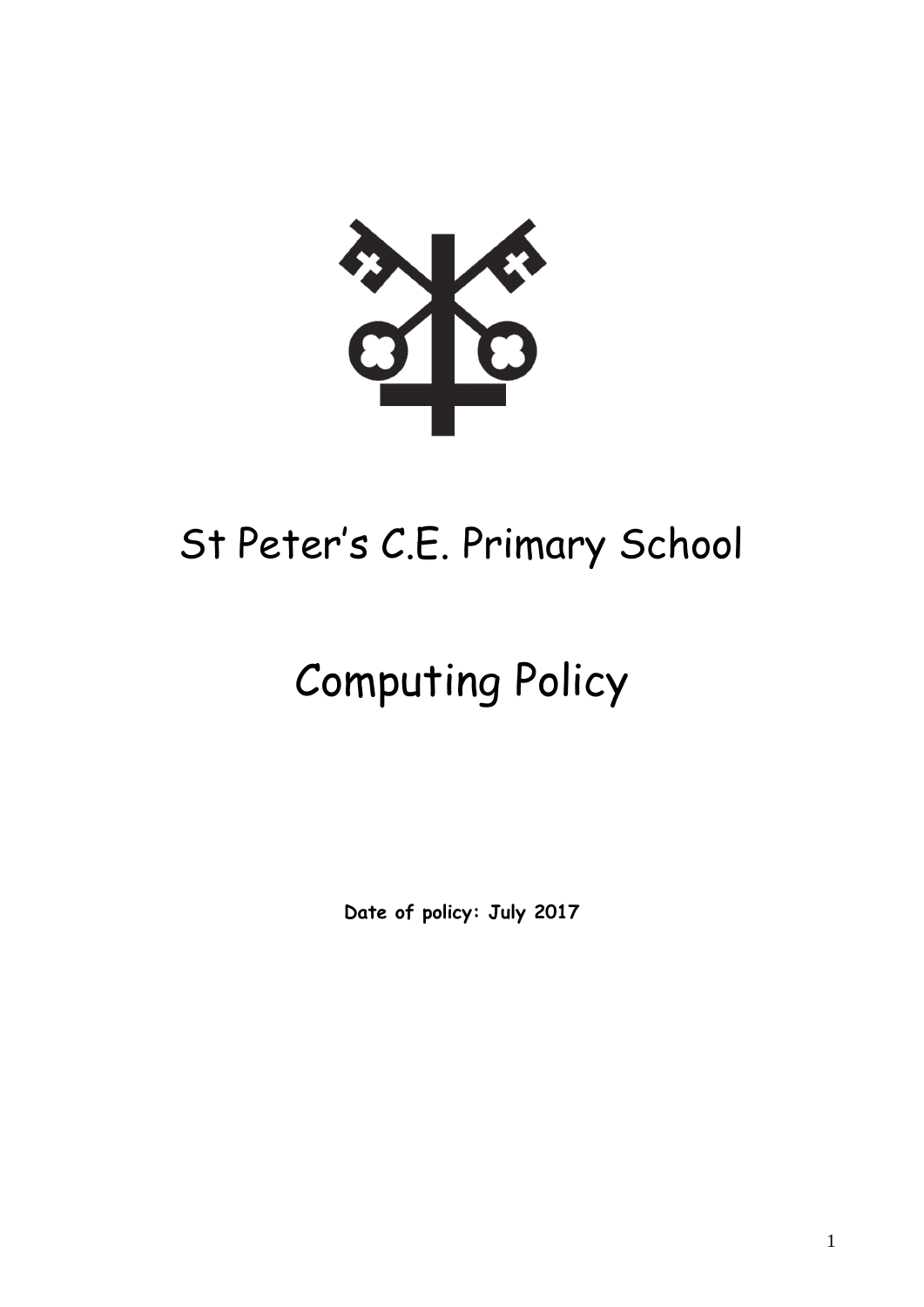## **Mission Statement**

In this distinctive, inclusive, Christian school, where everyone matters, we nurture and develop opportunities for life long learning. We come together in a vibrant, creative community that also develops our spiritual and cultural lives through:

- Love
- Trust
- Care
- Respect
- Joy

These factors allow us to ensure that everyone successfully achieves their full potential.

## **Why Computing?**

Computing has an increasingly significant impact on all aspects of modern living. We aim to ensure that the pupils at St. Peter's CE Primary School receive a high-quality computing education which will equip pupils to understand the world through logical thinking and creativity, including making links with mathematics, science, and design and technology. By following the progression of skills, our children will be able to use a variety of technology confidently and effectively, in addition to creating simple computer programmes. Their knowledge and skills will be reinforced across other areas of the curriculum.

The core of computing is computer science, in which pupils are taught the principles of information and computation, and how digital systems work. Computing equips pupils to use information technology to create programs, systems and a range of media. It also ensures that pupils become digitally literate – able to use, and express themselves and develop their ideas through, information and communication technology – at a level suitable for the future workplace and as active participants in a digital world.

## **Aims & Objectives (see also: Objectives)**

The National Curriculum's programme of study for Computing aims to ensure that all pupils:

- can understand and apply the fundamental principles and concepts of computer science, including abstraction, logic, algorithms and data representation
- can analyse problems in computational terms, and have repeated practical experience of writing computer programs in order to solve such problems
- can evaluate and apply information technology, including new or unfamiliar technologies, analytically to solve problems
- are responsible, competent, confident and creative users of information and communication technology.

Information and communication technology is a term used to cover a range of equipment and systems which use information sources to analyse, process and present information, and to model, measure and control external events. At St. Peter's CE Primary School this includes interactive whiteboards, audio recorders, iPads, laptops, calculators, microscopes, digital cameras/videos, controllable robots and online content.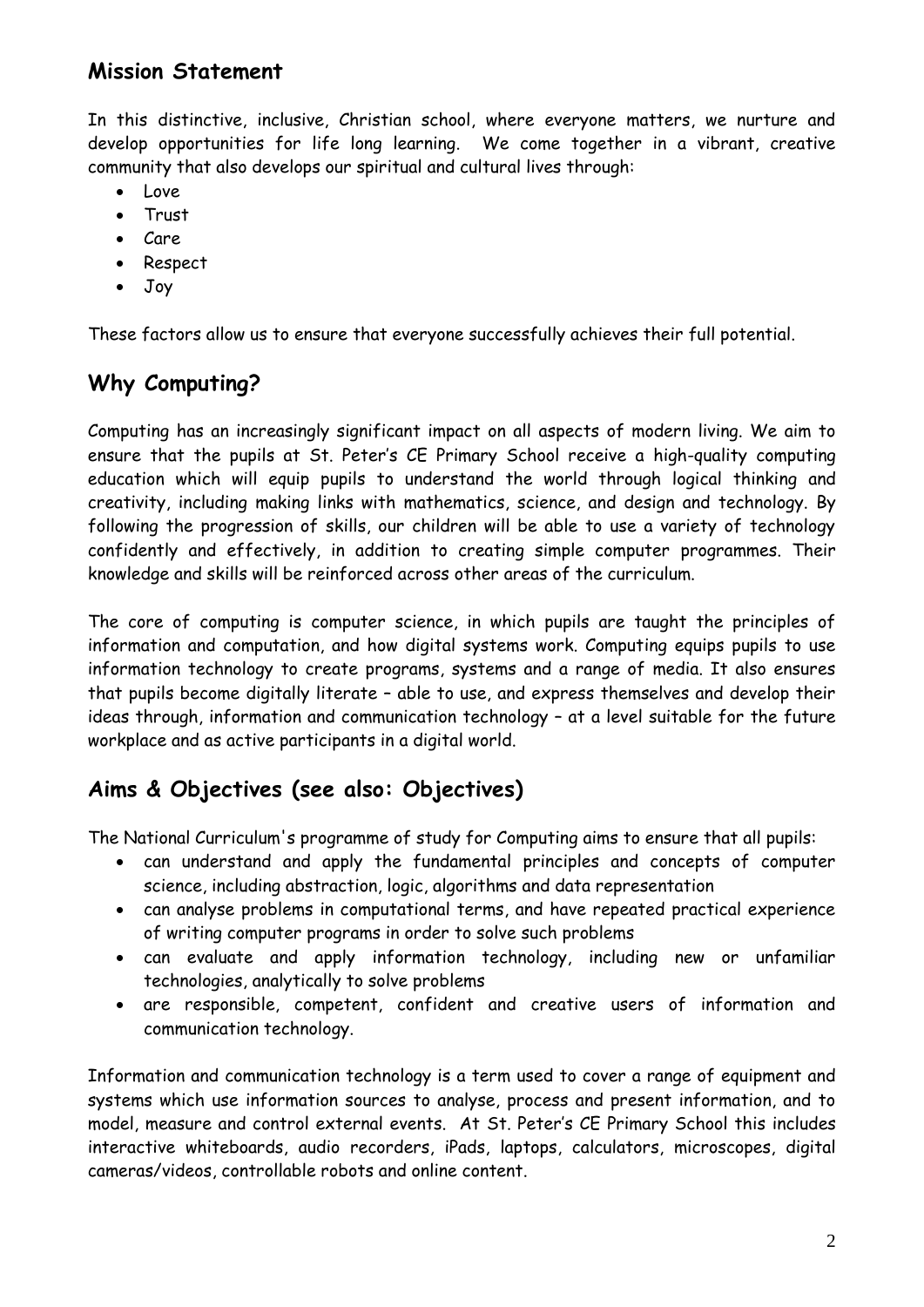## **Role of the Lead Teacher**

The role of the lead teacher for Computing within St Peter's CE Primary School includes the following elements:

- Supporting staff in the delivery of Computing across the school
- Auditing staff professional development requirements
- Auditing school resources, organising and replacing as necessary
- Reviewing and updating the Computing documentation policy
- Monitoring the delivery of Computing within school
- Updating and reviewing, whilst supporting and promoting e-safety for all pupils
- Monitoring changes and developments in apps/devices which primary children may have access to at home or in school

## **Online safety measures and responsibilities.**

#### **Teaching and Support Staff are responsible for ensuring that:**

• they have an up to date awareness of e-safety matters and of the current school e-safety policy and practices

• they have read, understood and signed this computing policy and other relevant policies (Use of social media policy and e-safety policy)

• they report any suspected misuse or problem to the Headteacher/e-Safety Coordinator for investigation, action or sanction

• all digital communications with pupils / parents / carers should be on a professional level and only carried out using official school systems

• e-safety issues are embedded in all aspects of the curriculum, lessons and other activities

• pupils understand and follow the e-safety and acceptable use policies

• pupils have a good understanding of research skills and the need to avoid plagiarism and uphold copyright regulations

• they monitor the use of digital technologies, mobile devices, cameras etc in lessons and other school activities (where allowed) and implement current policies with regard to these devices

• in lessons where internet use is pre-planned, pupils should be guided to sites checked as suitable for their use and that processes are in place for dealing with any unsuitable material that is found in internet searches.

**Child Protection / Safeguarding Designated Person**: is trained in e-safety issues and be aware of the potential for serious child protection / safeguarding issues to arise from:

• sharing of personal data

• access to illegal / inappropriate materials

• inappropriate on-line contact with adults / strangers potential or actual incidents of grooming

• cyber-bullying

**.** sexting

Pupils:

• are responsible for using the school digital technology systems in accordance with the Student / Pupil Acceptable Use Policy

• have a good understanding of research skills and the need to avoid plagiarism and uphold copyright regulations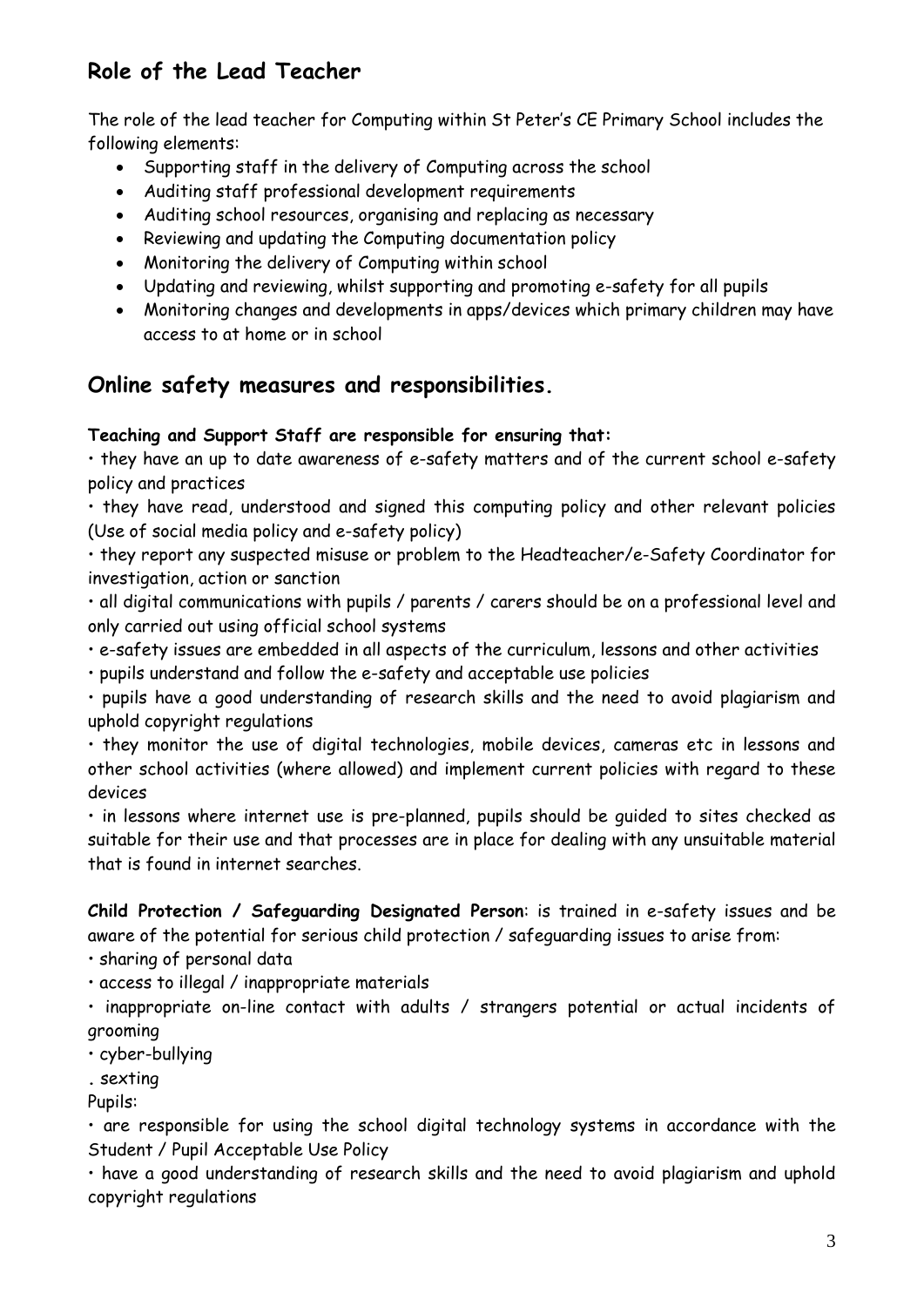• need to understand the importance of reporting abuse, misuse or access to inappropriate materials and know how to do so

• will be expected to know and understand policies on the use of mobile devices and digital cameras. They should also know and understand policies on the taking / use of images and on cyber-bullying.

• should understand the importance of adopting good e-safety practice when using digital technologies out of school and

realise that the school's e-Safety Policy covers their actions out of school, if related to their membership of the school.

## **Teaching and learning style**

As the aims of Computing are to equip children with the skills necessary to use technology to become independent learners, the teaching style that we adopt is as active and practical as possible. At times we do give children direct instruction on how to use hardware or software in 'skills' lessons but we often use Computing capabilities to support teaching across the curriculum. So, for example, children might research a history topic by looking on the internet. Children who are learning science might use computer simulations to model a problem or to analyse data. We encourage the children to explore ways in which the use of Computing can improve their results, for example, how a piece of writing can be edited or how the presentation of a piece of work can be improved by moving text about etc

## **Computing Curriculum Planning**

Computing will be integrated into all other subjects at appropriate stages and used as a tool to enhance other learning. In addition we will aim to promote the skills and knowledge of Computing as a subject in its own right. Computing capability will be delivered through a scheme of work based on the New National Curriculum (2014). A key skills grid, identifying the key skills to be taught and revisited in each area of Computing in key stage 1 and 2 can be incorporated into discrete Computing plans and/or throughout the creative curriculum planning. The areas of capability in Computing taught at St Peter's are:

- Computer Science (programming, control and simulations)
- Presenting ideas an expressing creativity through digital technology
- Finding, storing and organising and interpreting information
- Communicating experiences

Opportunities for the use of Computing are identified in planning for the Foundation Stage, including role play opportunities.

## **Objectives**

## **Early years**

It is important in the foundation stage to give children a broad, play-based experience of IT and computing in a range of contexts, including off-computer activities and outdoor play.

Computing is not just about computers. Early years learning environments should feature IT scenarios based on experience in the real world, such as in role play. Children gain confidence,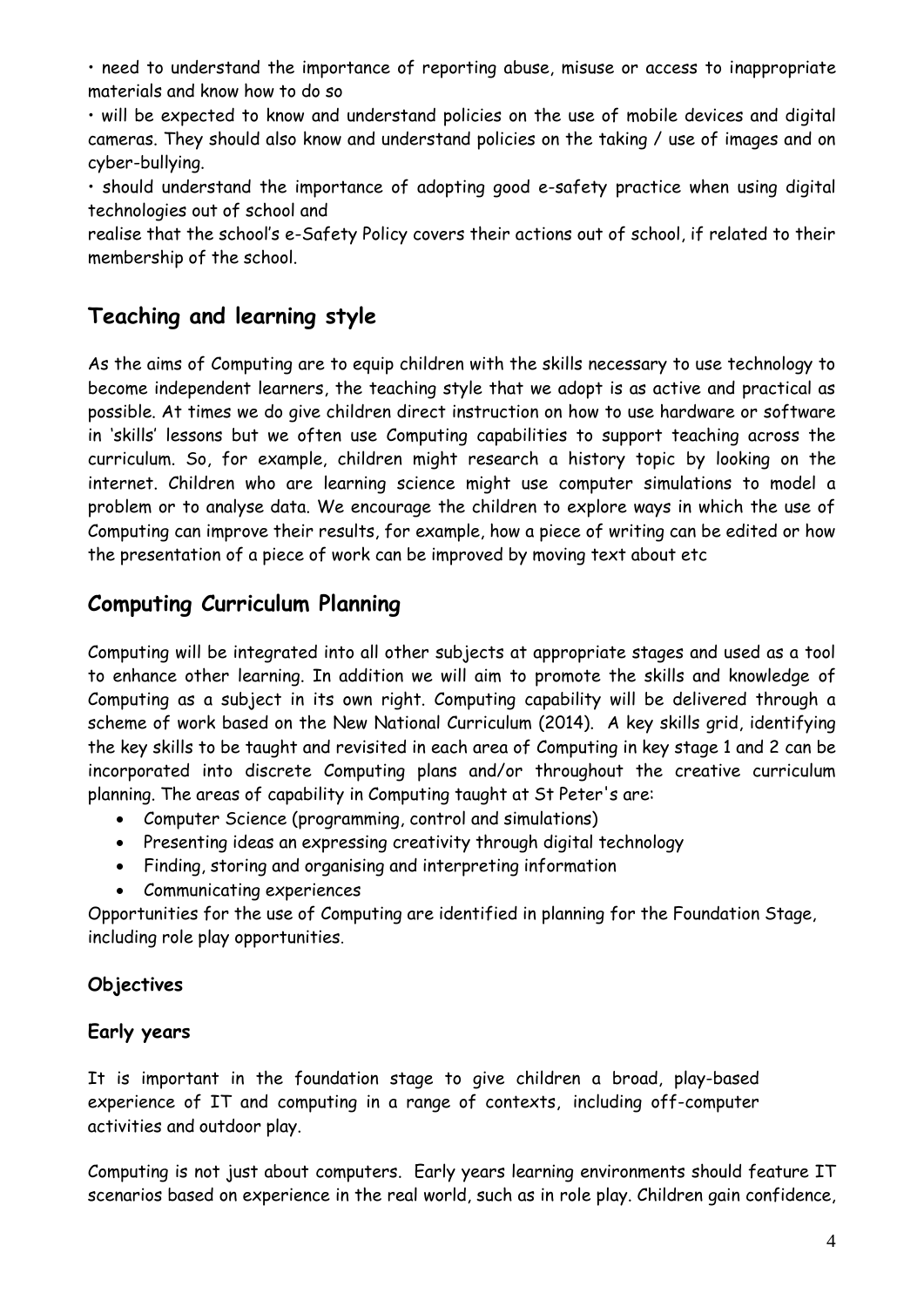control and language skills through opportunities such as 'programming' each other using directional language to find toys/objects, creating artwork using digital drawing tools and controlling programmable toys.

Outdoor exploration is an important aspect and using digital recording devices such as video recorders, iPads, cameras and microphones can support children in developing communication skills. This is particularly beneficial for children who have English as an additional language.

#### **By the end of key stage 1 pupils should be taught to:**

- understand what algorithms are, how they are implemented as programs on digital devices, and that programs execute by following a sequence of instructions
- write and test simple programs
- use logical reasoning to predict the behaviour of simple programs
- organise, store, manipulate and retrieve data in a range of digital formats
- Communicate safely and respectfully online, keeping personal information private, and recognise common uses of information technology beyond school.

#### **By the end of key stage 2 pupils should be taught to:**

- design and write programs that accomplish specific goals, including controlling or simulating physical systems; solve problems by decomposing them into smaller parts
- use sequence, selection, and repetition in programs; work with variables and various forms of input and output; generate appropriate inputs and predicted outputs to test programs
- use logical reasoning to explain how a simple algorithm works and to detect and correct errors in algorithms and programs
- understand computer networks including the internet; how they can provide multiple services, such as the world-wide web; and the opportunities they offer for communication and collaboration
- describe how internet search engines find and store data; use search engines effectively; be discerning in evaluating digital content; respect individuals and intellectual property; use technology responsibly, securely and safely
- Select, use and combine a variety of software (including internet services) on a range of digital devices to accomplish given goals, including collecting, analysing, evaluating and presenting data and information.

## **Other curriculum links**

Computing contributes to teaching and learning in all curriculum areas. For example, graphics work links closely with work in art, and work using databases supports work in mathematics, while the Internet proves very useful for research in humanities subjects. Computing enables children to present their information and conclusions in the most appropriate way.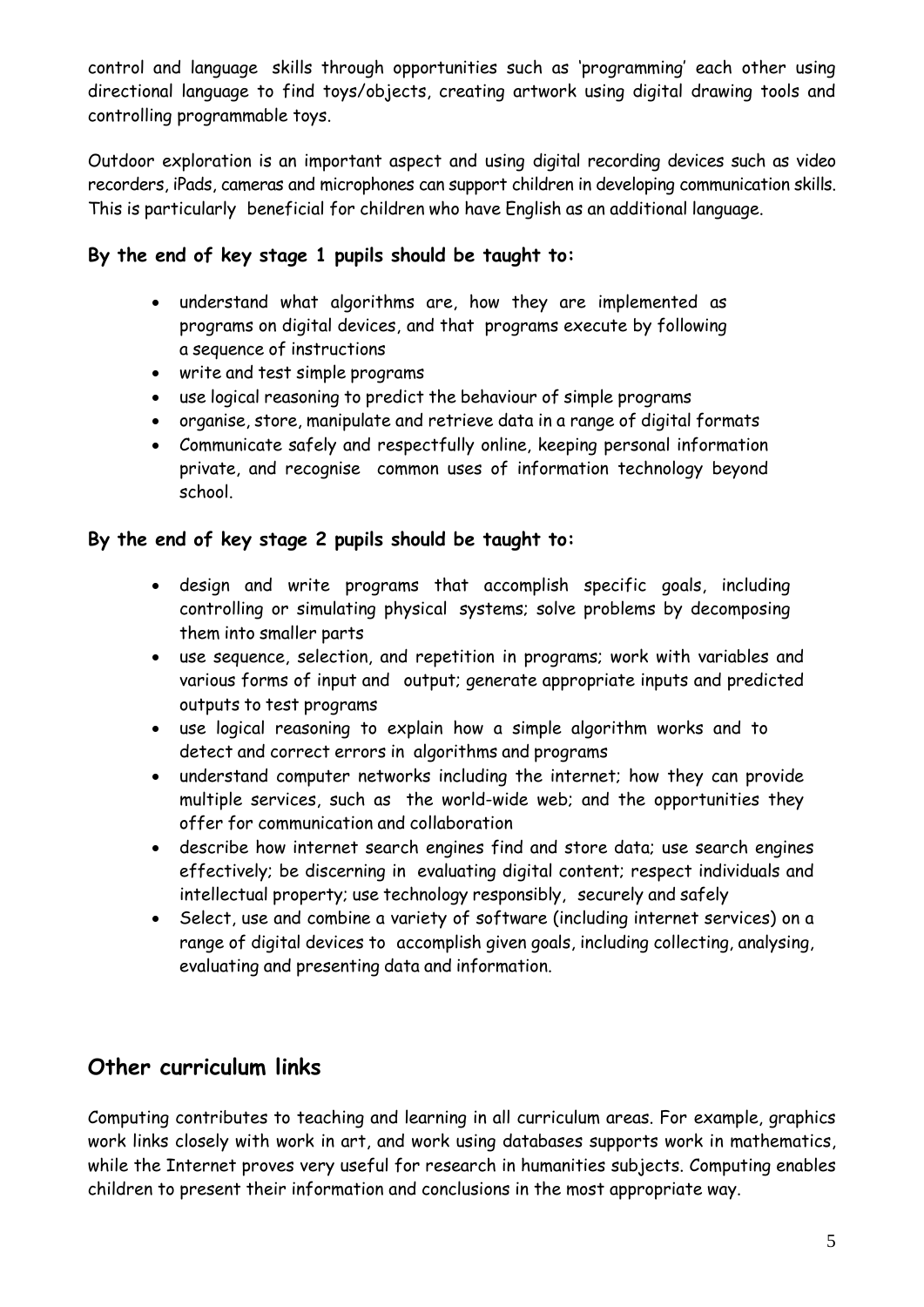#### **English**

Computing is a major contributor to the teaching of English. Through the development of keyboard skills and the use of computers, children learn how to edit and revise text. They have the opportunity to develop their writing skills by communicating with their peers over the Internet. They learn how to improve the presentation of their work by using desk-top publishing software.

#### **Mathematics**

Many Computing activities build upon the mathematical skills of the children. Children use Computing in mathematics to collect data, make predictions, analyse results, and present information graphically. They also acquire measuring techniques involving positive and negative numbers, and including decimal places.

#### **Personal, social and health education (PSHE) and citizenship**

Computing makes a contribution to the teaching of PSHE and citizenship as children learn to work together in a collaborative manner. They develop a sense of global citizenship by using the internet and messaging. Through the discussion of moral issues related to electronic communication and social media, children develop a view about the use and misuse of computing, and they also gain a knowledge and understanding of the interdependence of people around the world. This also brings to the fore the need for our children to be aware of the positives and negative sides to computing, especially as phones, tablets and many home devices allow unfiltered access to the world wide web.

## **Teaching Computing to children with Special Educational Needs**

At our school, we teach computing to all children, whatever their ability. Computing forms part of our school curriculum policy to provide a broad and balanced education for all children. We provide learning opportunities that are matched to the needs of children with learning difficulties. In some instances the use of Computing has a considerable impact on the quality of work that children produce; it increases their confidence and motivation. When planning work in computing, we can take into account the targets in the children's Individual Education Plans (IEPs).

## **Assessment and recording**

Formative assessment is used by teachers to identify each child's progress, determine what each child has learned and what should be the next stage in his/her learning. In addition to this, assessment of Computing capability takes place at the end of each unit and is based on children's work, evaluations and explanations where appropriate, and teacher assessment. Evidence of work is kept in individual pupil electronic folders. This will form the basis of the end of year report to parents. The subject leader is responsible for monitoring the standard of the children's work and the quality of teaching in line with the schools monitoring cycle. This may be through lesson observations, pupil discussion and evaluating pupil work.

## **Resources**

An audit of both software and hardware is maintained by the Headteacher and the outsourced IT technicians. Colleagues are informed when new resources are purchased and the